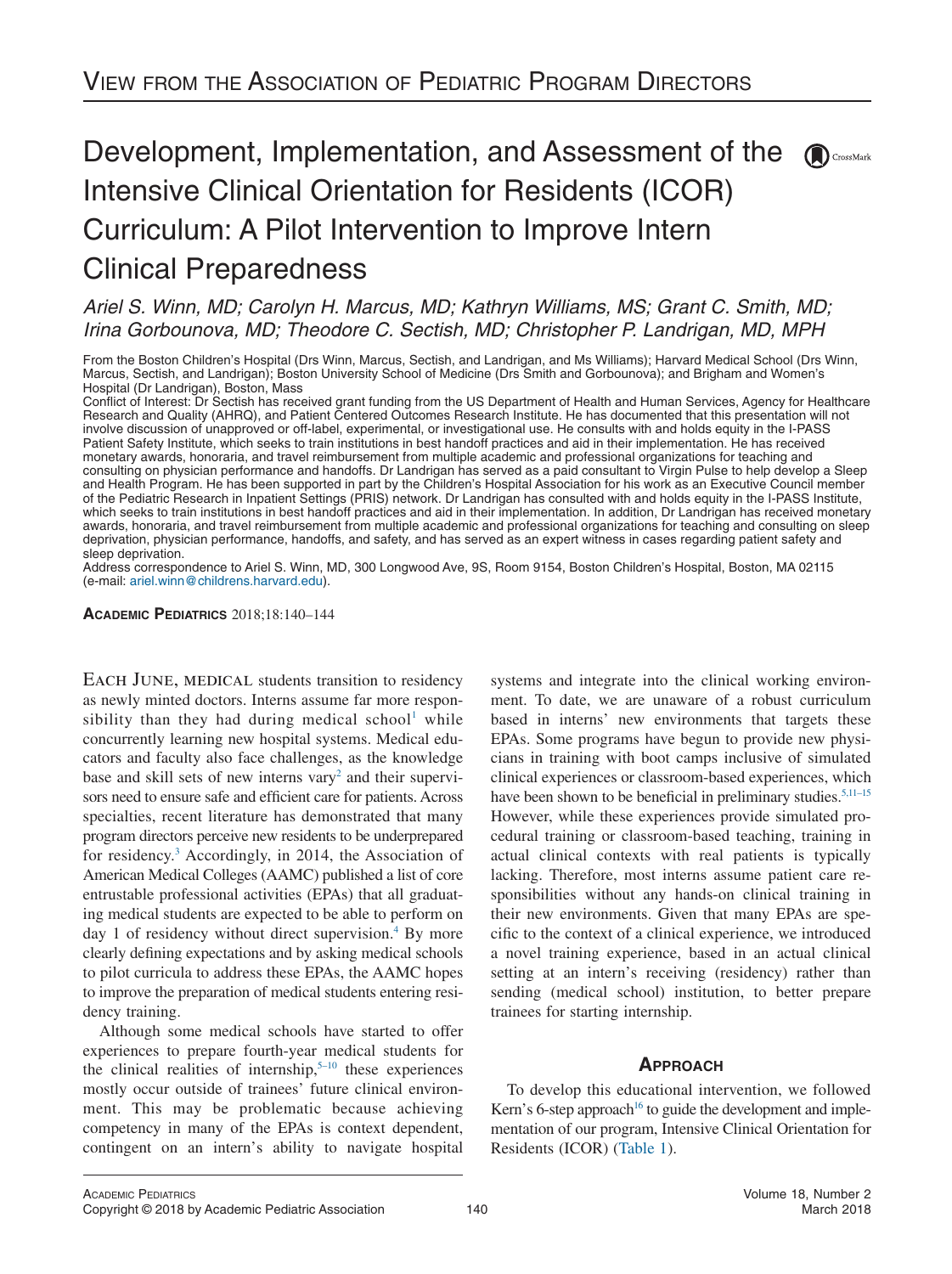#### <span id="page-1-0"></span>Table 1. Application of Kern and Colleagues' 6 Steps of Curriculum Development to ICOR Curriculum<sup>16</sup>

| <b>Curricular Development Step</b>                | Associated ICOR Curricular Development Activities                                                                                                                                                                                                                                                                                                                                                                                                                                                                                           |  |  |
|---------------------------------------------------|---------------------------------------------------------------------------------------------------------------------------------------------------------------------------------------------------------------------------------------------------------------------------------------------------------------------------------------------------------------------------------------------------------------------------------------------------------------------------------------------------------------------------------------------|--|--|
| 1. Problem identification and<br>needs assessment | • Problem of lack of consistent clinical preparation for starting training programs identified by:<br>o Reviewing the AAMC EPAs for graduating medical students.<br>○ Convening an Institutional Education Strategic Task Force.<br>• General needs assessment performed by literature review.<br>• Current construct of starting intern year compared to theoretical ideal construct.                                                                                                                                                      |  |  |
| 2. Targeted needs assessment                      | • Targeted needs assessment performed by electronically surveying current residents and core<br>attending faculty, asking them to rate the importance of teaching a series of EPAs in the ICOR,<br>including as options both the AAMC's core EPAs and others pertinent to our learning environment.<br>• Non-AAMC EPAs developed with input from a purposeful sample including chief residents,<br>hospitalists, and medical educators.                                                                                                     |  |  |
| 3. Goals and objectives                           | • Overall goal to improve confidence and preparedness when starting intern year developed by key<br>stakeholders.<br>• For specific objectives of our curriculum, EPAs included that more than 50% of residents or<br>attending faculty thought were "very important" to teach in the ICOR.<br>• Excluded EPA, to recognize a patient that requires urgent or emergent care and initiate evaluation<br>and management, as these events are relatively rare, making it hard to guarantee hands-on<br>experience during a clinical boot camp. |  |  |
| 4. Educational strategies                         | • Multiple educational strategies considered and included to target different types of learners as well<br>as higher-level objectives:<br><b>O</b> Real-life clinical experience.<br>$\circ$ Environmental interventions (decreased patient load and increased supervision).<br>○ Role modeling.<br><b>C</b> Feedback on performance.<br>○ Role-play.<br>Small-group learning.<br>$\circ$ Interactive lectures.                                                                                                                             |  |  |
| 5. Implementation                                 | • Supervising faculty and residents recruited and trained.<br>• Intern and facilitator's guides developed.<br>• Lectures developed and performed.<br>• Curriculum piloted.                                                                                                                                                                                                                                                                                                                                                                  |  |  |
| 6. Evaluation and feedback                        | • Feedback on curriculum obtained.<br>• Iterative changes made.<br>• Formal study performed to compare interns who participated in boot camp with control group.                                                                                                                                                                                                                                                                                                                                                                            |  |  |

AAMC indicates Association of American Medical Colleges; EPA, entrustable professional activities; and ICOR, Intensive Clinical Orientation for Residents.

#### **CURRICULUM**

The goal of the ICOR was to improve confidence and preparedness when starting intern year. On the basis of our needs assessment, we chose to focus the curriculum on a list of 9 EPAs—6 directly from the AAMC's EPAs, and 3 specific to our learning environment. The 6 AAMC EPAs included: 1) provide an oral presentation of a clinical encounter, 2) prioritize a differential diagnosis after a clinical encounter, 3) document a clinical encounter in the patient record, 4) give or receive a patient handover to transition care responsibility, 5) enter and discuss orders and prescriptions, and 6) collaborate as a member of an interprofessional team. The 3 non-AAMC EPAs included: 7) formulate an assessment of a patient that is modified throughout a patient's hospital course, 8) prioritize clinical tasks, and 9) call a consult, framing the call with a clinical question.

The ICOR curriculum includes 2 main components: a hands-on clinical component and a classroom-based component. First and foremost, we wanted interns to learn in the environment in which they would practice—on an inpatient general pediatrics service. In this curriculum, new interns spent 3 days on the general pediatric service performing the usual functions performed in intern year, such as admitting patients, participating in handoffs, and

entering orders. However, they did so with decreased patient volume and increased supervision, allowing for a more supported learning environment. In order to decrease patient volume, each new intern cared for one patient on the first day of the ICOR and up to 4 patients by the end of the 3 days. The remaining patients were cared for by outgoing interns. We increased our supervision by allowing outgoing interns to assist with supervision. We also incorporated one volunteer faculty member or chief resident per team to assist with timely feedback. Current residents role modeled challenging tasks of intern year, such as patient handovers and oral presentations, before the new interns performed these tasks themselves. Intensive feedback was incorporated into the ICOR, with new interns receiving feedback from both supervising residents and attending physicians on all the EPAs they were performing.

Next, throughout the ICOR, we included twice-daily interactive workshops, utilizing lectures, small-group discussions, role-play, and problem-based learning. Example workshop topics include I-PASS handoffs<sup>17</sup> and presenting on family-centered rounds. The full schedule is listed in [Table 2.](#page-2-0) Therefore, for each EPA, the new interns went through an intentional sequence of skill development including observation in a clinical setting, workshop discussion,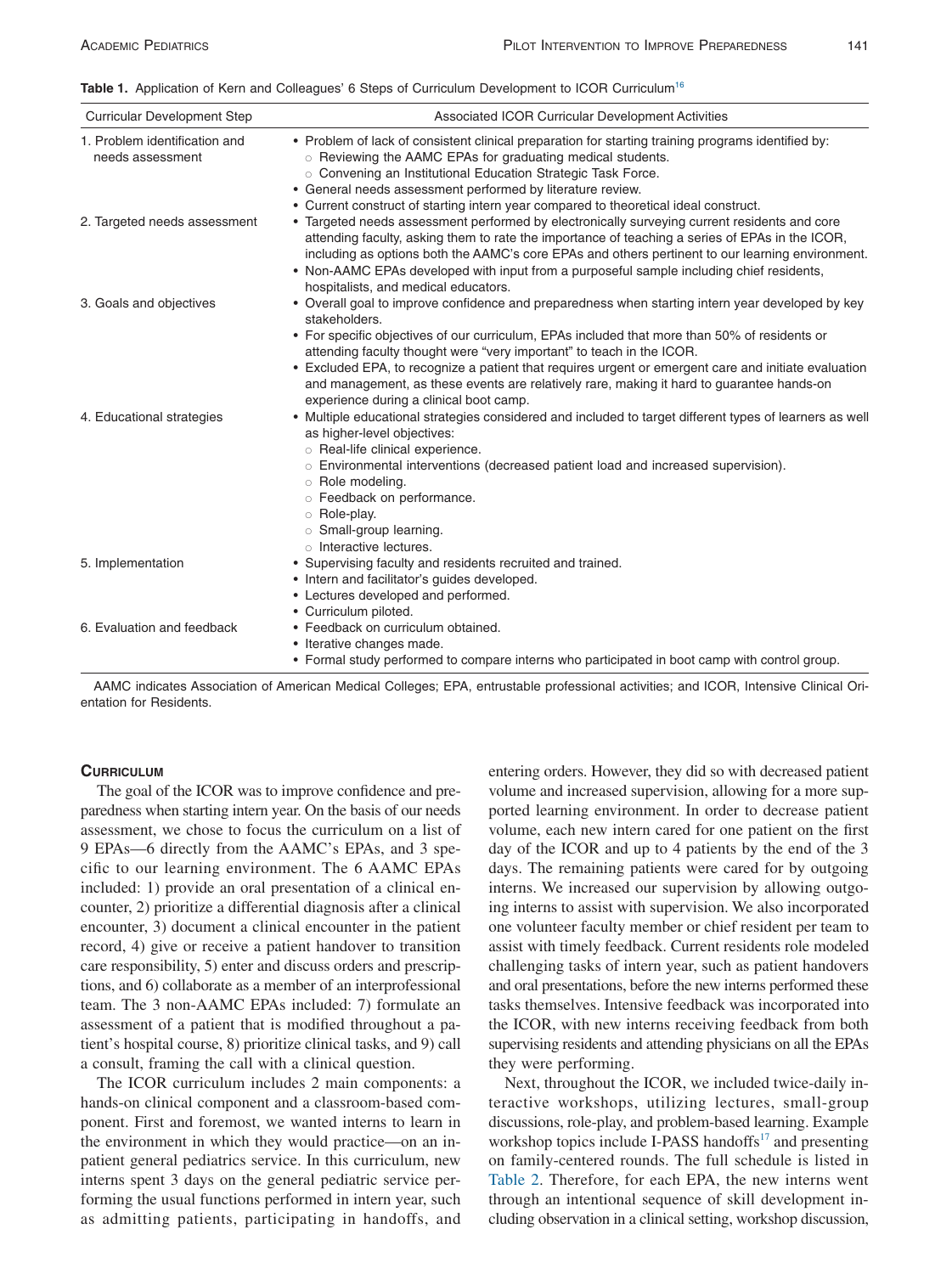<span id="page-2-0"></span>

| <b>Table 2.</b> Intensive Clinical Orientation for Residents Schedule |
|-----------------------------------------------------------------------|
|-----------------------------------------------------------------------|

| Activity         | Time              | Day $1^*$                                                                                                                                                                                                                                                | Day 2                                                                                                                                                    | Day 3                                    |  |  |
|------------------|-------------------|----------------------------------------------------------------------------------------------------------------------------------------------------------------------------------------------------------------------------------------------------------|----------------------------------------------------------------------------------------------------------------------------------------------------------|------------------------------------------|--|--|
| Sign in          | $6:30 - 7:30$ AM  | New interns observe I-PASS <sup>17</sup> handoffs<br>and practice synthesis by receiver on<br>1 assigned patient.                                                                                                                                        | New interns participate in I-PASS handoffs on all<br>patients and receive feedback.                                                                      |                                          |  |  |
| Prerounding      | 7:30-8:00 AM      | Supervising residents walk through<br>strategies for prerounding on<br>assigned patient with interns.                                                                                                                                                    | New interns preround with direct supervision and<br>receive feedback.                                                                                    |                                          |  |  |
| Rounds           | 8:00-10:00 AM     | Current residents role model family-<br>centered rounds for the majority of<br>patients. New interns present their<br>assigned patient and receive<br>feedback on their presentation.                                                                    | New interns present all of their patients (2–4 each)<br>during family-centered rounds and receive verbal<br>and written feedback on their presentations. |                                          |  |  |
| Working session  | 10:00 AM-12:00 PM | Trainees are observed and guided when entering orders, calling consults, writing notes, and<br>admitting/discharging patients. Interns receive verbal and written feedback on all of these<br>tasks from attending physicians and supervising residents. |                                                                                                                                                          |                                          |  |  |
| Lecture/workshop | 12:00-1:00 PM     | Documentation                                                                                                                                                                                                                                            | Advanced lecture on<br>Formulating an<br>Assessment and Plan                                                                                             | Calling a Consult                        |  |  |
| Working session  | $1:00 - 3:00$ PM  | Same as above.                                                                                                                                                                                                                                           |                                                                                                                                                          |                                          |  |  |
| Lecture/workshop | $3:00 - 3:45$ PM  | Interdisciplinary Communication                                                                                                                                                                                                                          | Prioritization of a To-Do List                                                                                                                           | <b>EKG Basics; Common</b><br>Antibiotics |  |  |
| Working session  | $3:45 - 5:30$ PM  | Same as above.                                                                                                                                                                                                                                           |                                                                                                                                                          |                                          |  |  |
| Sign out         | 5:30-6:30 PM      | New interns participate in I-PASS handoffs on all patient and receive verbal and written<br>feedback.                                                                                                                                                    |                                                                                                                                                          |                                          |  |  |

<span id="page-2-1"></span>\*Before starting the clinical curriculum, interns participated in 3 targeted workshops: I-PASS–Based Handoffs, Presenting on Family-Centered Rounds, and Developing an Assessment and Plan. On the morning of day 1, interns cared for one patient. Later that afternoon, they started caring for an additional 1 to 3 patients.

followed by practicing the EPA in a supervised fashion with immediate formative feedback.

## **IMPLEMENTATION**

The 3½-day ICOR was piloted for half of the incoming pediatrics interns in the Boston Combined Residency Program  $(n = 24)$  just before starting intern year in June 2015, at the end of intern orientation. Eighteen attending physicians and 27 supervising residents participated in the ICOR program. Intern and supervisor guides were developed, with a section of best practices for each EPA, and disseminated. All attending physician and resident supervisors were trained to give verbal and written feedback, and to model best practices by participating in 1 of 8 training sessions before the start of the ICOR.

#### **PROGRAM EVALUATION**

The primary outcome of this study was intern perceived preparedness to start intern year. We evaluated this by randomizing half of our incoming interns to participate in the ICOR and half to participate in a separate pilot simulation exercise. The simulation exercise targeted the AAMC's EPA of recognizing a patient requiring urgent or emergent care and initiating evaluation and management, which was not addressed in the ICOR. A subset of each of these 2 groups started their internship working on inpatient wards, while other interns started in outpatient clinics and in other settings. We asked the subset who worked on the inpatient wards to retrospectively rate how prepared they felt to start intern year on a 10-point scale  $(1 = not at all, 5 = somewhat,$  $10 =$  extremely) at the end of their first rotation, then compared the responses of those inpatient interns who had been randomized to ICOR (exposed group) to the unexposed group.

In addition, all ICOR participants, including those who did not start intern year on an inpatient rotation, completed a survey regarding their perceptions of the ICOR. First, they were asked to rate the ICOR's educational value on a 5-point Likert scale from  $1 = \text{very negative to } 5 = \text{very posi-}$ tive. They were asked to rate the statement, "I feel more confident starting intern year [because of the ICOR]" on a similar 5-point Likert scale from  $1 =$  strong disagree to 5 = strongly agree. For the purposes of analysis, both of these scales were dichotomized into top 2 boxes versus all other boxes. Additionally, participants were asked whether the ICOR should be offered again the next year.

To assess whether the program was meeting its goals, we asked a series of process-oriented questions. We asked participants to choose one patient for whom they cared during the ICOR and to reflect on whether they performed the EPAs listed in our learning objectives when caring for that patient, and whether they received feedback on these EPAs. The institutional review boards at Boston Children's Hospital and Boston Medical Center reviewed the protocol for evaluation and determined that it qualified as exempt.

#### **OUTCOMES**

Of our 48 interns, 24 participated in the ICOR and 24 participated in the simulation exercise instead. Only 22 of the 48 interns started intern year on an inpatient rotation and were included in the comparison study. These included 10 ICOR interns (exposed group) and 12 simulation interns (unexposed group). At the end of the first block of intern year, exposed interns, who had participated in the ICOR, retrospectively rated themselves as more prepared to start intern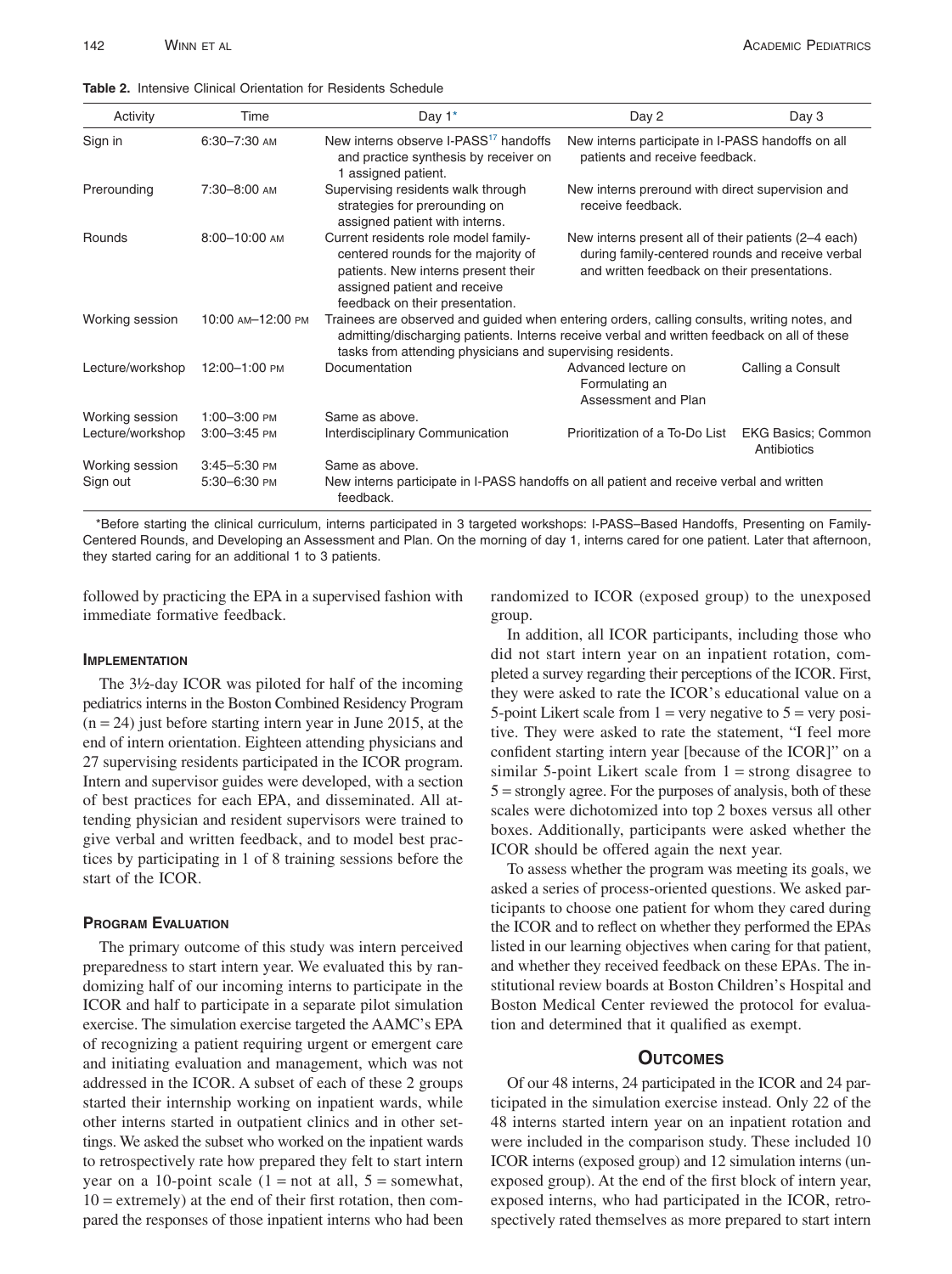year (mean 7.0 out of 10, standard deviation 1.0,  $n = 10$ ) compared to the unexposed group (mean 5.6, standard deviation 1.8;  $P = .0496$ ,  $n = 11$ ). Response rate for this survey was 95% (21 of 22).

The response rate for the second survey was 58% (14 of 24). This included all 24 of the ICOR residents, including those who did not work in the inpatient setting initially and were therefore not included in the previous survey. In this survey, 100% of respondents thought the curriculum should be offered again and rated its educational value as very positive (71%) or positive (29%). Ninety-three percent of interns reported feeling more confident starting intern year because of the curriculum.

New interns were asked to reflect on one patient for whom they cared during the ICOR. For 6 of the 9 EPAs, more than 90% of interns reported performing the EPA when taking care of their patient. The least frequently performed EPA was "calling a consult," with only 50% of interns reporting performing that EPA. For 8 of 9 EPAs, the majority of residents (58–83%) reported receiving feedback on the EPA when performed.

## **DISCUSSION**

Interns felt better prepared and more confident to start intern year with institution of the ICOR, a novel orientation that took place in the interns' new clinical environment. During the ICOR, participants were able to practice and receive feedback on the majority of EPAs, underscoring the feasibility of targeting EPA-based learning objectives during a clinically based orientation. However, certain EPAs, such as "calling a consult," were practiced less frequently, likely because this EPA occurs less frequently in daily practice than other EPAs, such as "writing orders and prescriptions."

The ICOR utilized many principles of adult learning theory[.18](#page-4-2) For example, adult learners are more engaged and motivated to learn when they understand the benefits of learning new material. Situating the ICOR directly before the beginning of intern year provided interns with an immediate understanding of the benefits of the curriculum and inherent motivation to maximize learning from the curriculum. Medical school programs that provide clinical orientations months before intern year begins may not have this advantage. Adult learners are more engaged when they can apply their past experiences to their current learning (eg, interns' experiences in medical school). The ICOR allows interns to build on their already developed skill set by practicing those same skills in real-life scenarios and receiving feedback tailored to their prior experiences. Finally, adult learning theory also states that adult learners benefit from immediate application of their learning. This was demonstrated by the ICOR's occurring in the interns' actual training environment. Application of the ICOR in an actual clinical setting differentiates it most from other lecture or simulation-based preparatory curricula or boot camps.

There were several limitations to the ICOR program and its study. We assessed self-reported preparedness and did not include objective measures of preparedness or competence. Despite the potential inaccuracies of self-assessment, improved feelings of preparedness and confidence may help with the common sentiment of being overwhelmed at the beginning of intern year. Because the ICOR has now become our standard practice in the wake of its successful pilot, our objective is to continue to study this intervention and determine whether it leads to improved objective preparedness and competency and earlier entrustment of professional activities. Another limitation is that the unexposed interns, who did not participate in the ICOR, received a simulation curriculum. It is possible that this experience also increased the unexposed group's perceived preparedness to start intern year, leading to an underestimation of the benefit of the ICOR.

The ICOR was successful in improving the perceived preparedness and confidence of new interns. We believe that the ability to learn these skills in a relevant clinical setting with environmental modifications is a novel approach and is integral to its success. Since the initial implementation, we have scaled the program to include nongeneral pediatrics services, such as an inpatient pulmonary service. We anticipate that this model could be adopted within other training programs in pediatrics and other disciplines, and that it would supplement medical school and simulation-based boot camps that have already been shown to be successful.

#### **ACKNOWLEDGMENT**

Supported in part by a Boston Children's Hospital Residency Funding Grant, the Fred Lovejoy Resident Research and Education Award.

#### **REFERENCES**

- <span id="page-3-0"></span>1. [Raymond MR, Mee J, King A, et al. What new residents do during](http://refhub.elsevier.com/S1876-2859(17)30565-X/sr0010) [their initial months of training.](http://refhub.elsevier.com/S1876-2859(17)30565-X/sr0010) *Acad Med*. 2011;86(10 suppl):S59– [S62.](http://refhub.elsevier.com/S1876-2859(17)30565-X/sr0010)
- <span id="page-3-1"></span>2. [Gollehon N, Stansfield B, Gruppen L, et al. Assessing residents' com](http://refhub.elsevier.com/S1876-2859(17)30565-X/sr0015)[petency at baseline: how much does the medical school matter?](http://refhub.elsevier.com/S1876-2859(17)30565-X/sr0015) *Acad Med*[. 2016;91:S12–S13.](http://refhub.elsevier.com/S1876-2859(17)30565-X/sr0015)
- <span id="page-3-2"></span>3. [Lyss-Lerman P, Teherani A, Aagaard E, et al. What training is needed](http://refhub.elsevier.com/S1876-2859(17)30565-X/sr0020) [in the fourth year of medical school? Views of residency program di](http://refhub.elsevier.com/S1876-2859(17)30565-X/sr0020)rectors. *Acad Med*[. 2009;84:823–829.](http://refhub.elsevier.com/S1876-2859(17)30565-X/sr0020)
- <span id="page-3-3"></span>4. [Association of American Medical Colleges. Core entrustable profes](http://refhub.elsevier.com/S1876-2859(17)30565-X/sr0025)sional activities for entering residency. 2013. Available at: [https://](https://www.mededportal.org/icollaborative/resource/887) [www.mededportal.org/icollaborative/resource/887.](https://www.mededportal.org/icollaborative/resource/887) Accessed February 1, 2017.
- <span id="page-3-4"></span>5. [Blackmore C, Austin J, Lopushinsky SR, et al. Effects of postgradu](http://refhub.elsevier.com/S1876-2859(17)30565-X/sr0030)[ate medical education "boot camps" on clinical skills, knowledge, and](http://refhub.elsevier.com/S1876-2859(17)30565-X/sr0030) [confidence: a meta-analysis.](http://refhub.elsevier.com/S1876-2859(17)30565-X/sr0030) *J Grad Med Educ*. 2014;6:643–652.
- 6. [Bontempo LJ, Frayha N, Dittmar PC. The internship preparation camp](http://refhub.elsevier.com/S1876-2859(17)30565-X/sr0035) [at the University of Maryland.](http://refhub.elsevier.com/S1876-2859(17)30565-X/sr0035) *Postgrad Med J*. 2017;93:8–14.
- 7. [Burns R, Adler M, Mangold K, et al. A brief boot camp for 4th-year](http://refhub.elsevier.com/S1876-2859(17)30565-X/sr0040) [medical students entering into pediatric and family medicine residen](http://refhub.elsevier.com/S1876-2859(17)30565-X/sr0040)cies. *Cureus*[. 2016;8:e488.](http://refhub.elsevier.com/S1876-2859(17)30565-X/sr0040)
- 8. [Laack TA, Newman JS, Goyal DG, et al. A 1-week simulated intern](http://refhub.elsevier.com/S1876-2859(17)30565-X/sr0045)[ship course helps prepare medical students for transition to residency.](http://refhub.elsevier.com/S1876-2859(17)30565-X/sr0045) *Simul Healthc*[. 2010;5:127–132.](http://refhub.elsevier.com/S1876-2859(17)30565-X/sr0045)
- 9. [Minha S, Shefet D, Sagi D, et al. "See one, sim one, do one"—a na](http://refhub.elsevier.com/S1876-2859(17)30565-X/sr0050)[tional pre-internship boot-camp to ensure a safer "student to doctor"](http://refhub.elsevier.com/S1876-2859(17)30565-X/sr0050) transition. *PLoS ONE*[. 2016;11:e0150122.](http://refhub.elsevier.com/S1876-2859(17)30565-X/sr0050)
- 10. [Wayne DB, Cohen ER, Singer BD, et al. Progress toward improving](http://refhub.elsevier.com/S1876-2859(17)30565-X/sr0055) [medical school graduates' skills via a "boot camp" curriculum.](http://refhub.elsevier.com/S1876-2859(17)30565-X/sr0055) *Simul Healthc*[. 2014;9:33–39.](http://refhub.elsevier.com/S1876-2859(17)30565-X/sr0055)
- 11. [Krajewski A, Filippa D, Staff I, et al. Implementation of an intern boot](http://refhub.elsevier.com/S1876-2859(17)30565-X/sr0060) [camp curriculum to address clinical competencies under the new Ac](http://refhub.elsevier.com/S1876-2859(17)30565-X/sr0060)[creditation Council for Graduate Medical Education supervision](http://refhub.elsevier.com/S1876-2859(17)30565-X/sr0060) [requirements and duty hour restrictions.](http://refhub.elsevier.com/S1876-2859(17)30565-X/sr0060) *JAMA Surg*. 2013;148:727– [732.](http://refhub.elsevier.com/S1876-2859(17)30565-X/sr0060)
- 12. [Cohen ER, Barsuk JH, Moazed F, et al. Making July safer: simulation](http://refhub.elsevier.com/S1876-2859(17)30565-X/sr0065)[based mastery learning during intern boot camp.](http://refhub.elsevier.com/S1876-2859(17)30565-X/sr0065) *Acad Med*. [2013;88:233–239.](http://refhub.elsevier.com/S1876-2859(17)30565-X/sr0065)